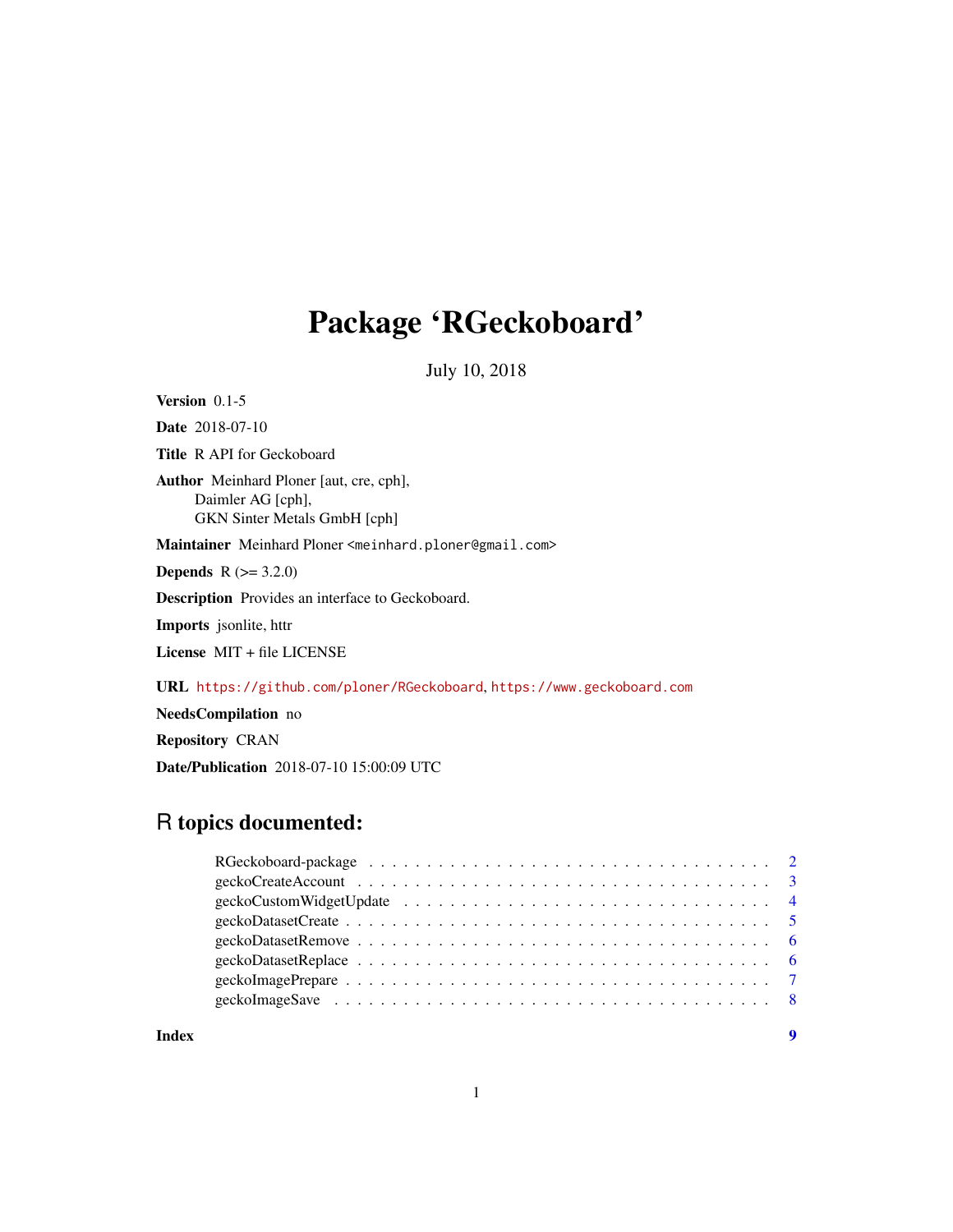<span id="page-1-0"></span>RGeckoboard-package *R API for Geckoboard*

#### Description

Provides an interface to Geckoboard.

#### Details

The DESCRIPTION file:

| Package:       | RGeckoboard                                                                                                |
|----------------|------------------------------------------------------------------------------------------------------------|
| Version:       | $0.1 - 5$                                                                                                  |
| Date:          | 2018-07-10                                                                                                 |
| Title:         | R API for Geckoboard                                                                                       |
| Authors $@R$ : | c( person("Meinhard", "Ploner", role=c("aut", "cre", "cph"), email="meinhard.ploner@gmail.com"), person("I |
| Author:        | Meinhard Ploner [aut, cre, cph], Daimler AG [cph], GKN Sinter Metals GmbH [cph]                            |
| Maintainer:    | Meinhard Ploner <meinhard.ploner@gmail.com></meinhard.ploner@gmail.com>                                    |
| Depends:       | $R (= 3.2.0)$                                                                                              |
| Description:   | Provides an interface to Geckoboard.                                                                       |
| Imports:       | isonlite, httr                                                                                             |
| License:       | $MIT + file LICENSE$                                                                                       |
| URL:           | https://github.com/ploner/RGeckoboard, https://www.geckoboard.com                                          |

Index of help topics:

| RGeckoboard-package     | R API for Geckoboard                         |
|-------------------------|----------------------------------------------|
| geckoCreateAccount      | Create Geckoboard Account                    |
| geckoCustomWidgetUpdate |                                              |
|                         | Update or Create a Custom Widget             |
| geckoDatasetCreate      | Create a Dataset to be used on Geckoboard    |
| geckoDatasetRemove      | Remove a Dataset from Geckoboard             |
| geckoDatasetReplace     | Replace the data of a Geckoboard Dataset     |
| geckoImagePrepare       | Helper function to get an image prepared for |
|                         | Geckoboard Image                             |
| geckoImageSave          | Helper function to get an image created for  |
|                         | Geckoboard Image                             |

The package provides easy access to the Geckoboard API from R.

#### Author(s)

Meinhard Ploner [aut, cre, cph], Daimler AG [cph], GKN Sinter Metals GmbH [cph] Maintainer: Meinhard Ploner <meinhard.ploner@gmail.com>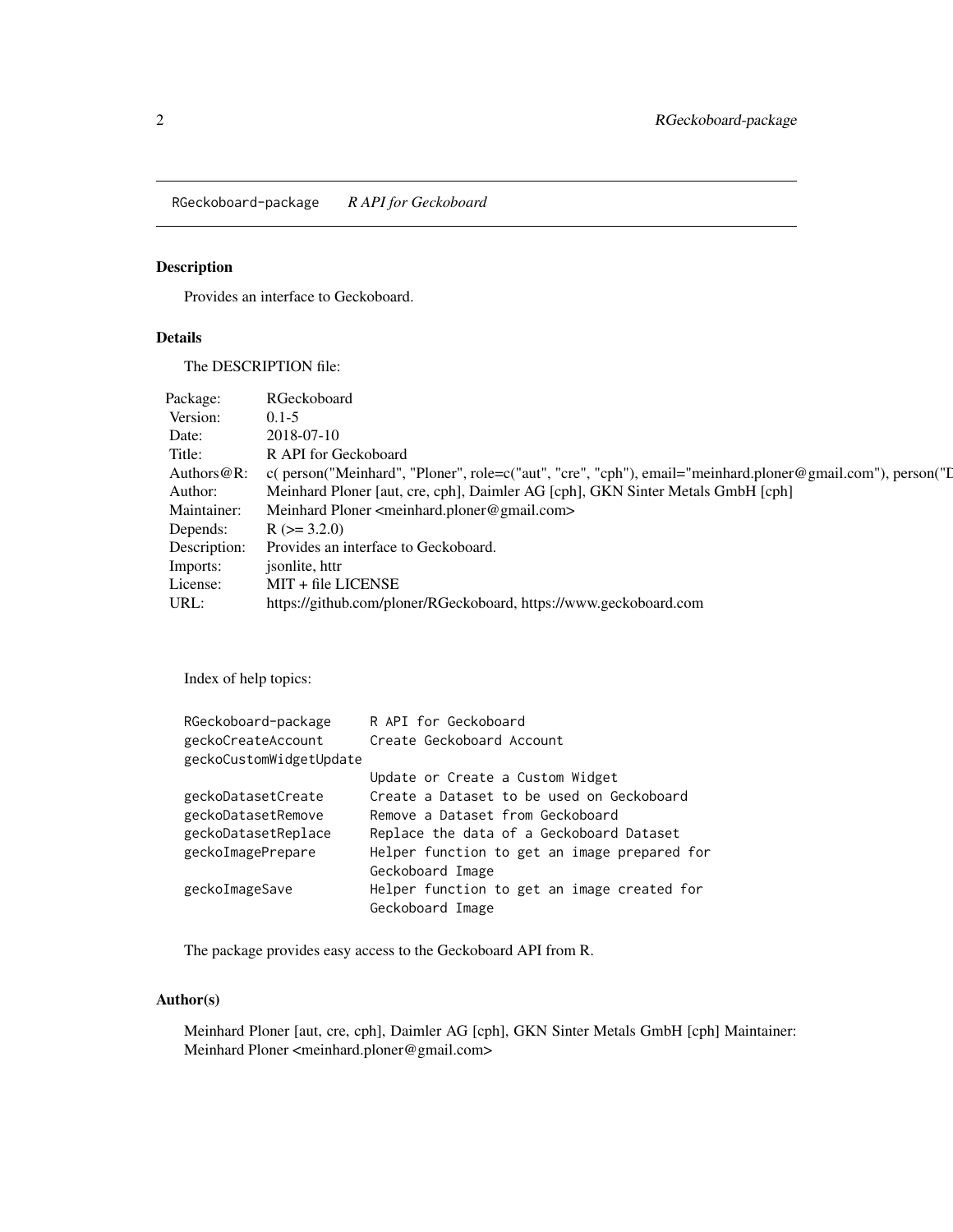#### <span id="page-2-0"></span>geckoCreateAccount 3

#### References

<https://www.geckoboard.com>

geckoCreateAccount *Create Geckoboard Account*

#### Description

Create object holding meta data of a Geckoboard project.

#### Usage

geckoCreateAccount(name, key)

#### Arguments

| name | Can be arbitrary.              |
|------|--------------------------------|
| key  | API key of Geckoboard project. |

#### Value

An object holding all the values specified as parameters.

#### Author(s)

Meinhard Ploner

#### See Also

[geckoDatasetCreate](#page-4-1)

#### Examples

```
## Not run:
## Fill in here the API key found on
## https://www.geckoboard.com -> 'top-right' -> Account -> API Key.
account = geckoboardCreateAccount("ProjectName", key="553c55...")
class(account)
```
## End(Not run)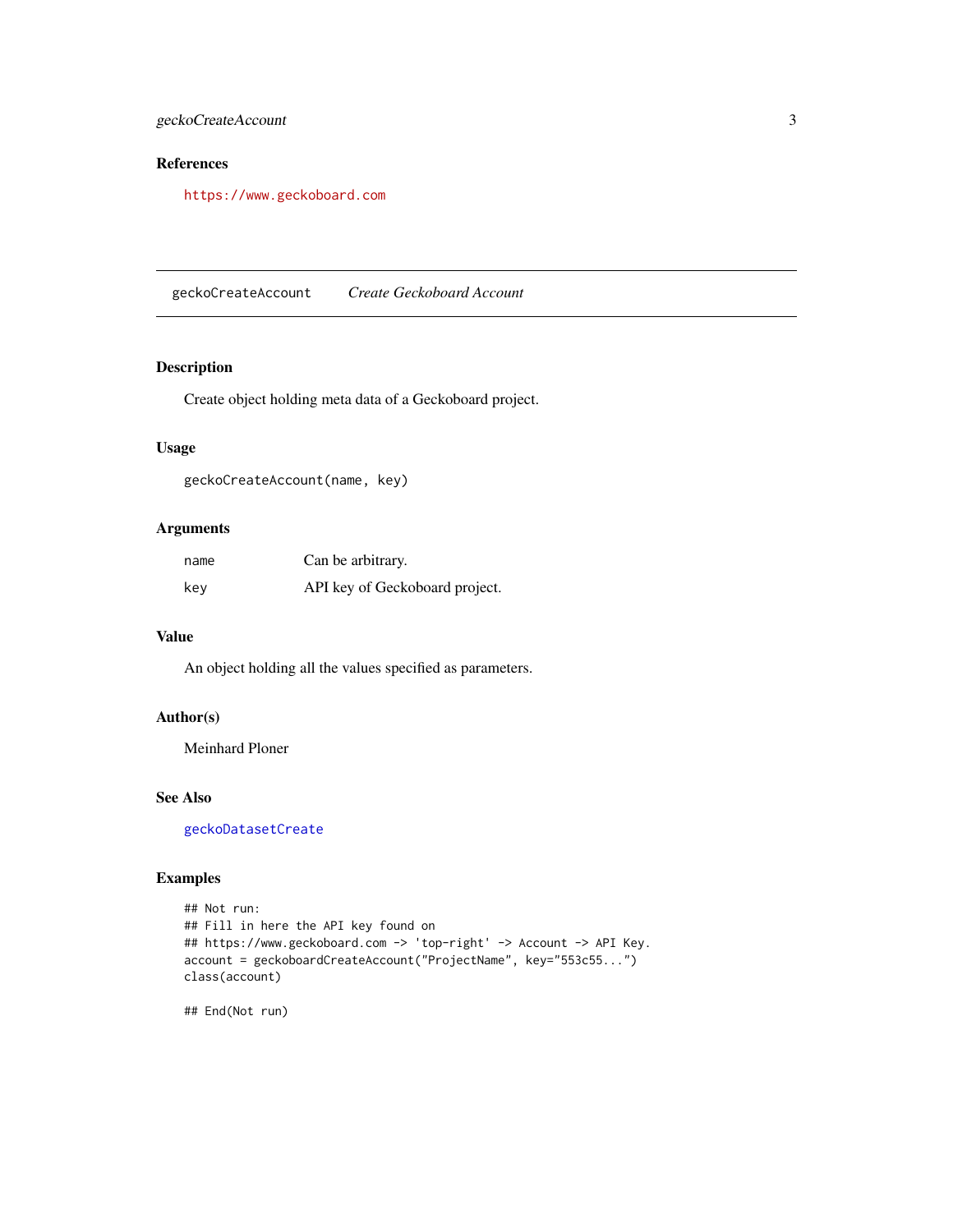<span id="page-3-0"></span>geckoCustomWidgetUpdate

*Update or Create a Custom Widget*

#### Description

Update the data of a Custom Widget by Push methodology. If not existing, create a new one. If x axis values are of class Date, x axis format is auto-adjusted therefore.

#### Usage

```
geckoCustomWidgetUpdate(widgetType="barchart", data, apiKey, widgetKey,
verbose=FALSE)
```
#### Arguments

| y.format Optional. "decimal", "percent" or "currency". Defaults to "decimal".    |
|----------------------------------------------------------------------------------|
|                                                                                  |
|                                                                                  |
|                                                                                  |
|                                                                                  |
|                                                                                  |
|                                                                                  |
|                                                                                  |
|                                                                                  |
|                                                                                  |
|                                                                                  |
|                                                                                  |
|                                                                                  |
| Widget Key, see https://developer-custom.geckoboard.com/#pushing-to-your-widget. |
|                                                                                  |
|                                                                                  |

#### Value

Nothing is returned.

#### Author(s)

Meinhard Ploner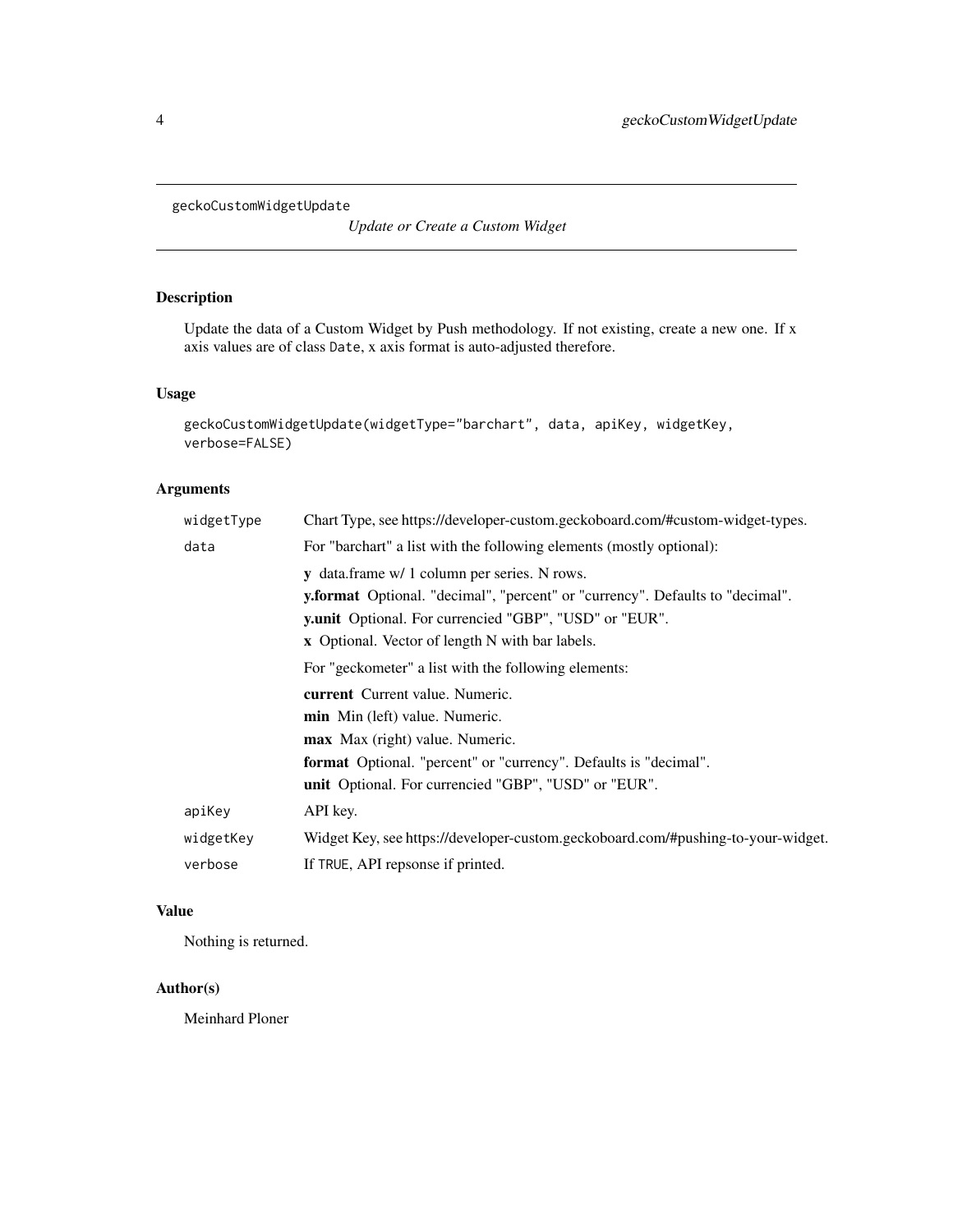<span id="page-4-1"></span><span id="page-4-0"></span>geckoDatasetCreate *Create a Dataset to be used on Geckoboard*

#### Description

Create a Dataset to be used on Geckoboard.

#### Usage

```
geckoDatasetCreate(df, apiKey, dataset="dummy.by_day", types,
 verbose = FALSE, optional=(types == "number"))
```
#### Arguments

| df       | Data frame. Only column names are used during dataset creation.                              |
|----------|----------------------------------------------------------------------------------------------|
| apiKey   | API key.                                                                                     |
| dataset  | Name the Geckoboard dataset should get, e.g. name by day.                                    |
| types    | Either "date", "datetime", "number", "percentage" (between 0 and 1), "string" or<br>"money". |
| verbose  | If TRUE, API repsonse if printed.                                                            |
| optional | Usually numeric fields are optional. Can be modified.                                        |

#### Value

Nothing is returned.

#### Author(s)

Meinhard Ploner

#### Examples

```
## Not run:
data = data.frame(
 date=c("2018-03-01", "2018-03-02", "2018-03-03", "2018-03-04"),
KPI1=c(77, 78.1, 79, NA),
KPI2=c(78, 90, 91.2, 92)
\mathcal{L}datasetName = "kpi.by_day"
types = c("date", "number", "number")
geckoDatasetCreate(data, account$apiKey, datasetName, types)
geckoDatasetReplace(data, account$apiKey, datasetName, types)
```
## End(Not run)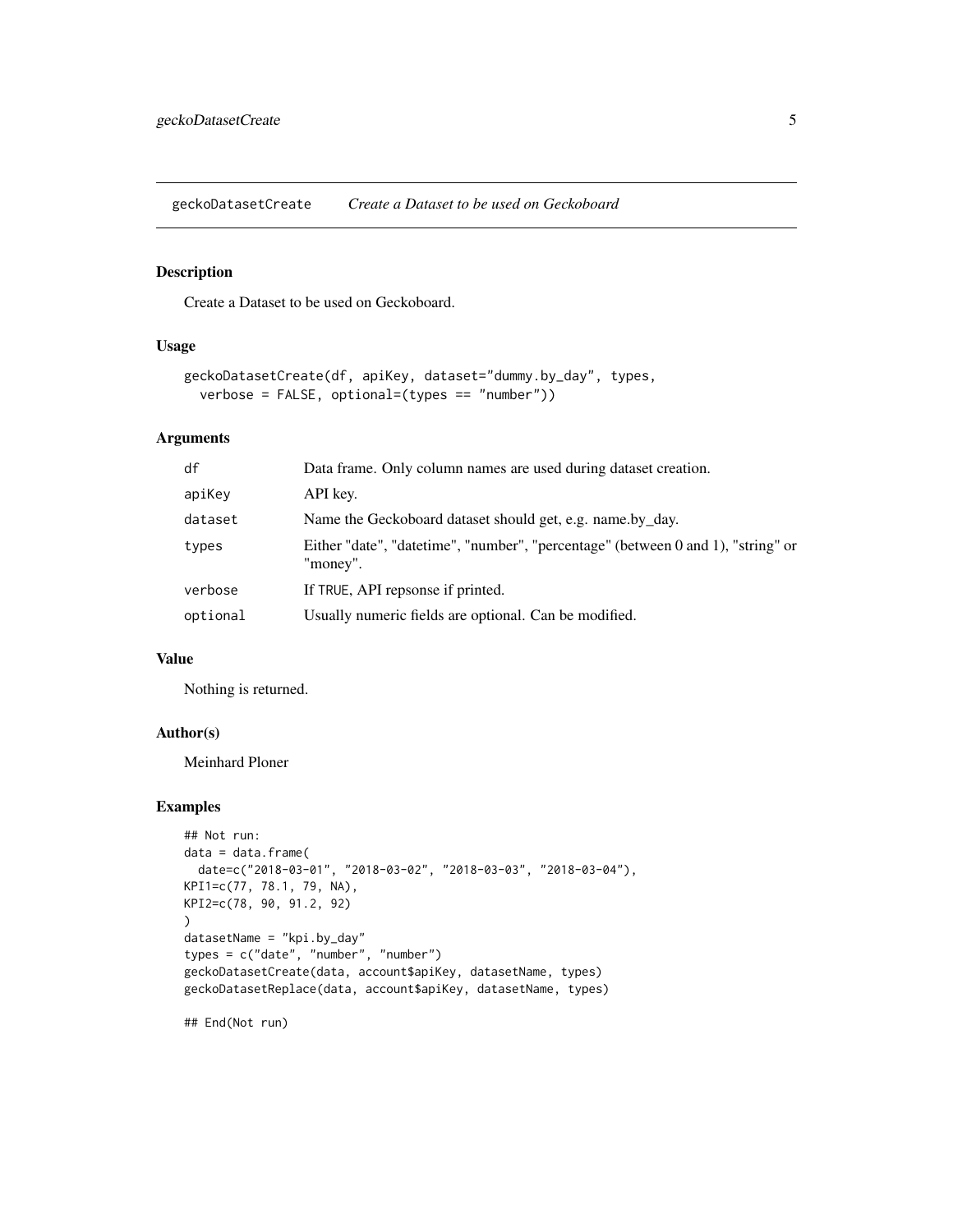<span id="page-5-0"></span>geckoDatasetRemove *Remove a Dataset from Geckoboard*

#### Description

Remove a Dataset from the Geckoboard server.

#### Usage

```
geckoDatasetRemove(apiKey, dataset="dummy.by_day", verbose=FALSE)
```
#### Arguments

| apiKey  | API key.                                |
|---------|-----------------------------------------|
| dataset | Name of an existing Geckoboard dataset. |
| verbose | If TRUE, API repsonse if printed.       |

#### Value

Nothing is returned.

#### Author(s)

Meinhard Ploner

geckoDatasetReplace *Replace the data of a Geckoboard Dataset*

#### Description

Replace all the data of a Dataset to be used on Geckoboard.

#### Usage

```
geckoDatasetReplace(df, apiKey, dataset="dummy.by_day", types, verbose=FALSE)
```
#### Arguments

| df      | Data frame.                                                                                  |
|---------|----------------------------------------------------------------------------------------------|
| apiKey  | API key.                                                                                     |
| dataset | Name of an existing Geckoboard dataset.                                                      |
| types   | Either "date", "datetime", "number", "percentage" (between 0 and 1), "string" or<br>"money". |
| verbose | If TRUE, API repsonse if printed.                                                            |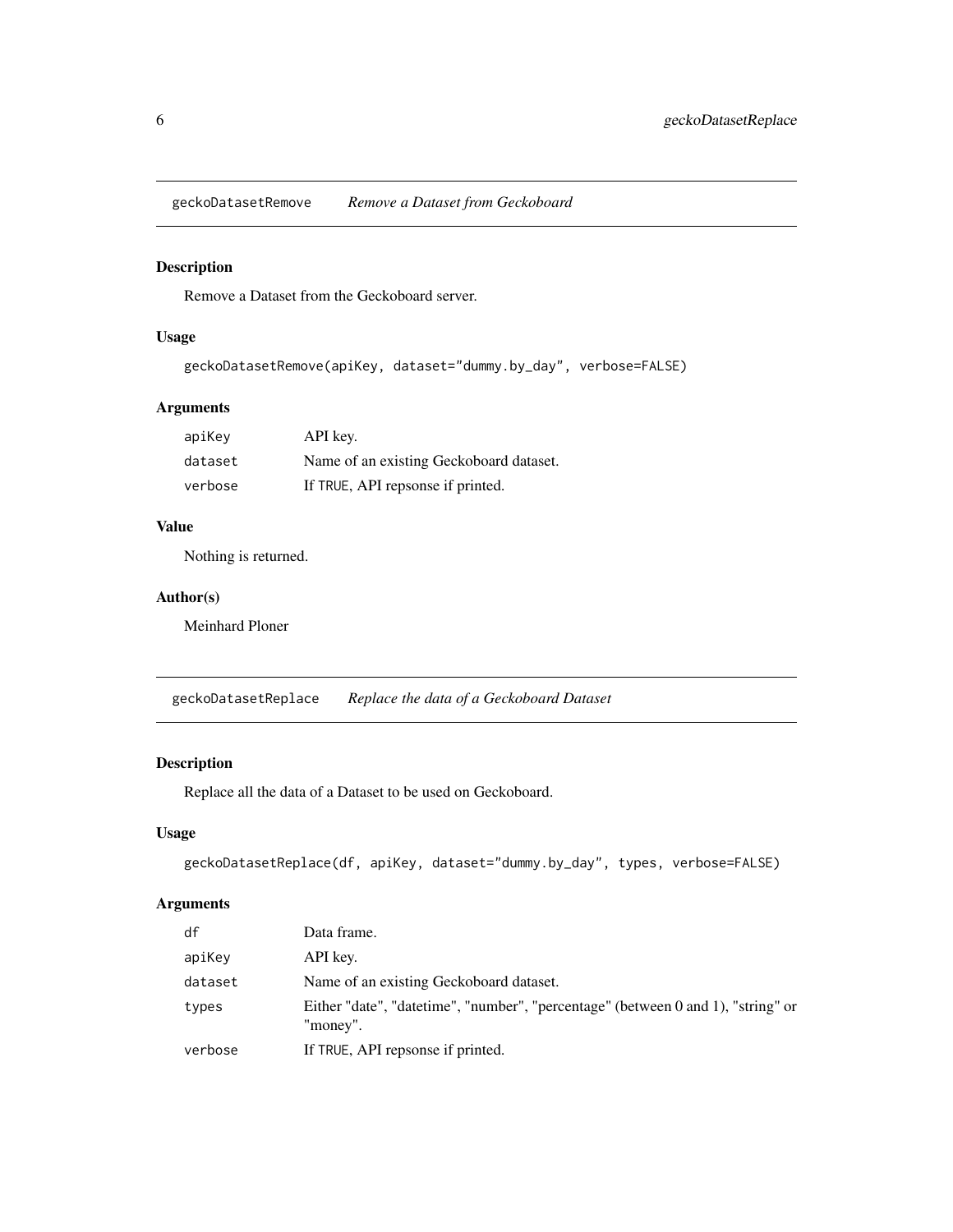#### <span id="page-6-0"></span>geckoImagePrepare 7

#### Value

Nothing is returned.

#### Author(s)

Meinhard Ploner

geckoImagePrepare *Helper function to get an image prepared for Geckoboard Image*

#### Description

Helper function to get an image prepared for Geckoboard Image. Call this before creating a plot using e.g. plot or ggplot.

#### Usage

```
geckoImagePrepare(filePath, size = "1x1", retina = FALSE, device = jpeg,
                 adjustTitleRow = FALSE, quality = 100, ...)
```
#### Arguments

| filePath | Full file path.                                         |
|----------|---------------------------------------------------------|
| size     | Size in Geckoboard grid lines.                          |
| retina   | TRUE if resolution should be twice as standard.         |
| device   | Graphics Device used. Available: PNG or JPEG.           |
|          | adjustTitleRow Should image be smaller for a title row? |
| quality  | For JPEG.                                               |
|          | Additional parameters to the device function.           |

#### Value

Nothing is returned.

#### Author(s)

Meinhard Ploner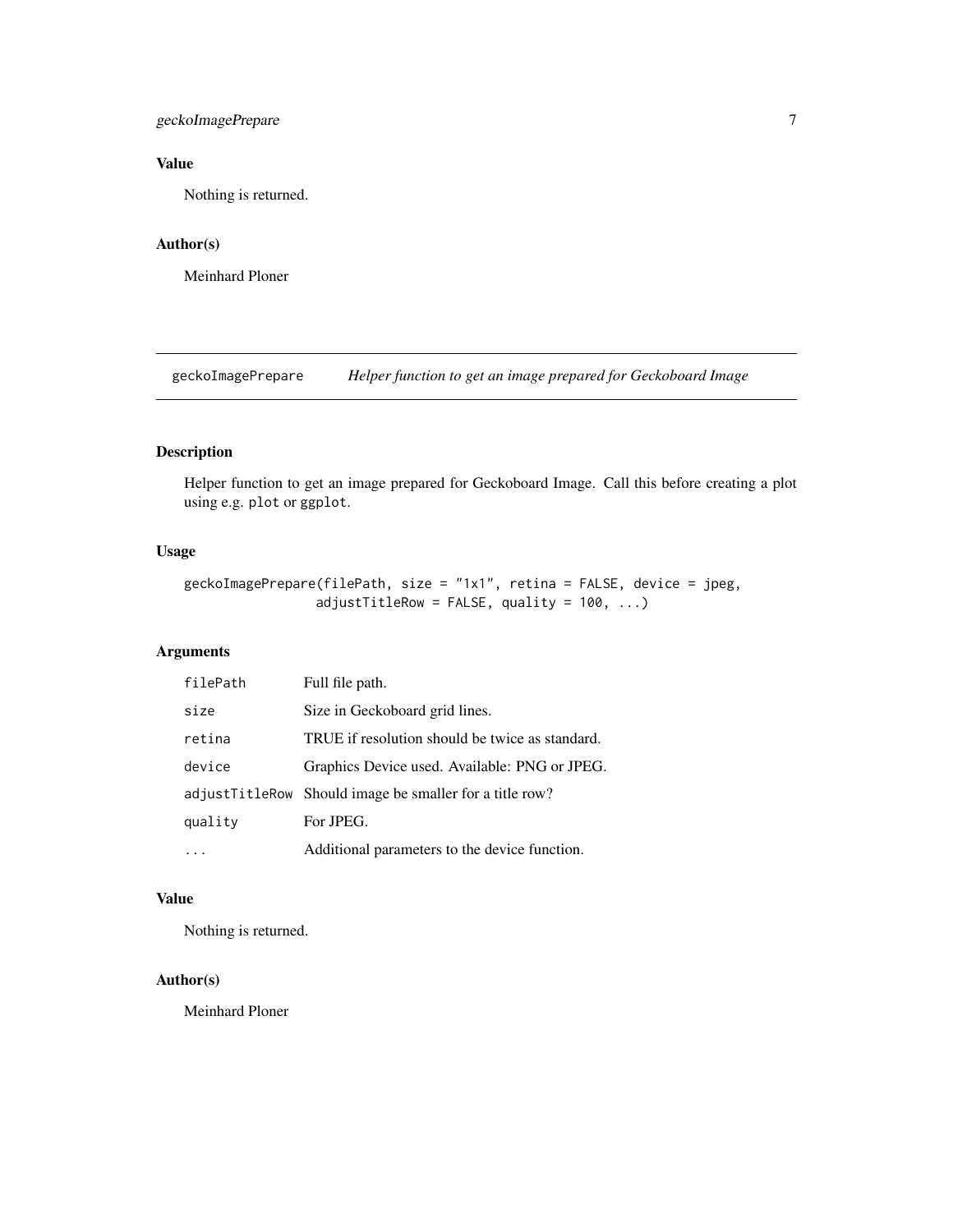<span id="page-7-0"></span>

#### Description

Helper function to get an image created for Geckoboard Image. Call this \*after\* creating a plot using e.g. plot or ggplot.

#### Usage

geckoImageSave()

#### Value

Nothing is returned.

#### Author(s)

Meinhard Ploner